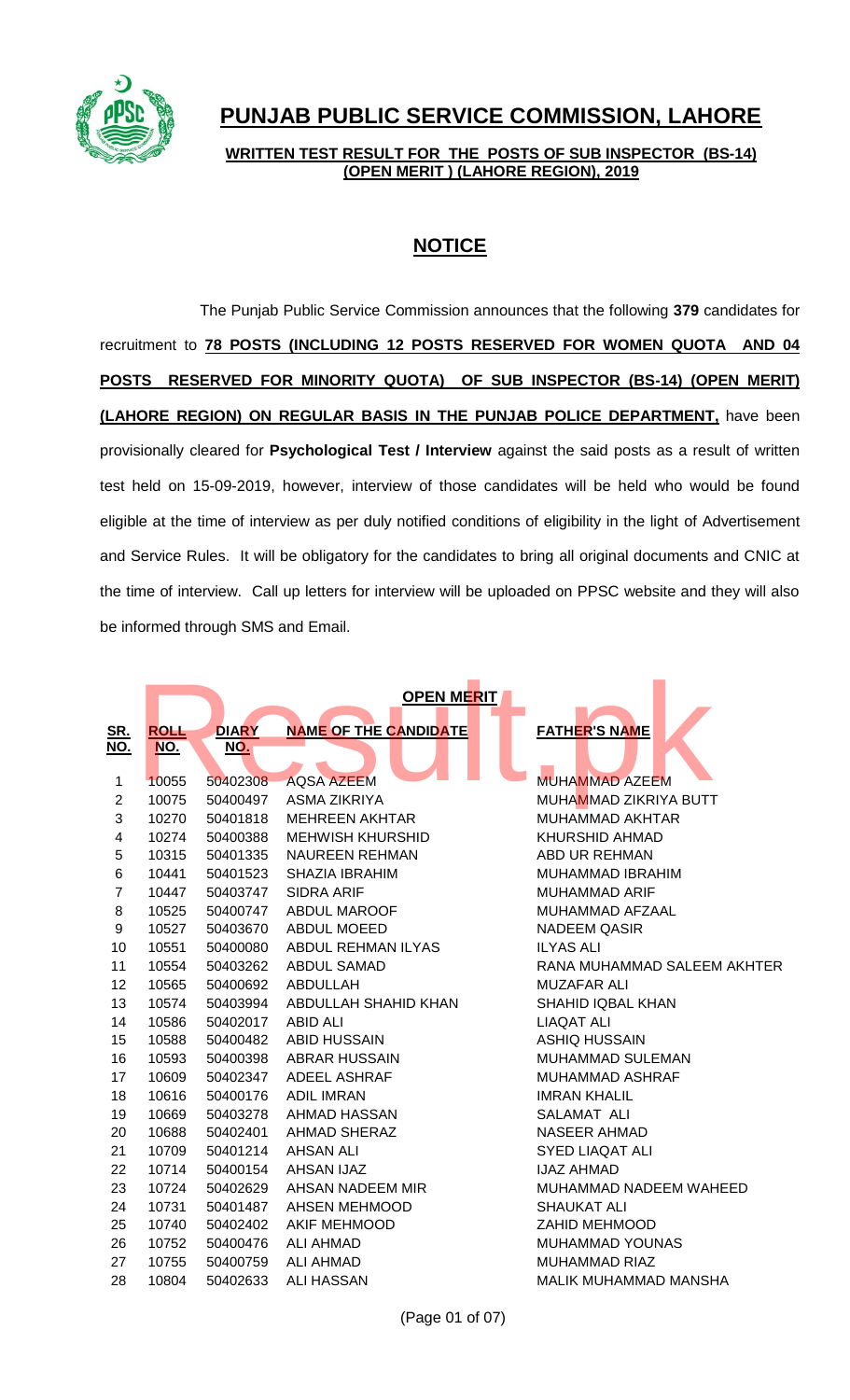| 29 | 10805 | 50400389 | ALI HASSAN                   | <b>MUHAMMAD IDREE</b>   |
|----|-------|----------|------------------------------|-------------------------|
| 30 | 10850 | 50400450 | <b>ALI RAZA</b>              | ABDUL GHAFOOR           |
| 31 | 10856 | 50402482 | <b>ALI RAZA</b>              | MUHAMMAD AKRAM          |
| 32 | 10896 | 50404133 | AMIR ADNAN                   | <b>FAZAL ILAHI</b>      |
| 33 | 10905 | 50402648 | <b>AMIR RAFIQ</b>            | <b>MUHAMMAD RAFIQ</b>   |
| 34 | 10908 | 50400367 | <b>AMJAD ALI</b>             | MUHAMMAD RAMZ/          |
| 35 | 10912 | 50402305 | <b>AMMAD SHAFEE</b>          | MUHAMMAD SHAFE          |
|    |       |          |                              |                         |
| 36 | 10928 | 50401094 | ANS JAMIL                    | <b>JAMIL AHMED</b>      |
| 37 | 10958 | 50401266 | <b>ARSLAN AKRAM</b>          | MUHAMMAD AKRAM          |
| 38 | 10965 | 50400749 | ARSLAN ASHRAF                | MUHAMMAD ASHRA          |
| 39 | 10975 | 50401836 | ARSLAN NASEEB                | <b>NASEEB ALI</b>       |
| 40 | 10977 | 50401403 | <b>ARSLAN NAWAZ</b>          | MUHAMMAD NAWA           |
| 41 | 11006 | 50403266 | <b>ASAD NAWAZ</b>            | MUHAMMAD NAWA           |
| 42 | 11014 | 50403178 | ASAD ULLAH WALLANA           | JAVED IQBAL WALL        |
| 43 | 11018 | 50401743 | ASGHAR ABBAS KHAN            | MUHAMMAD KHAN           |
| 44 | 11024 | 50401614 | <b>ASIF ALI</b>              | <b>HAJI KHADIM HUSS</b> |
| 45 | 11037 | 50403158 | <b>ASIM HABIB</b>            | <b>HABIB AHMAD</b>      |
| 46 | 11055 | 50402276 | <b>AWAIS AHMAD</b>           | AHMAD BAKHASH           |
| 47 | 11060 | 50400489 | <b>AWAIS ALI</b>             | SHAHADUT ALI            |
| 48 | 11065 | 50400672 | <b>AWAIS KHAN</b>            | <b>INAYAT ULLAH KHA</b> |
| 49 | 11075 | 50401164 | AYYAZ AHMAD RAHIM            | FAYYAZ AHMAD            |
| 50 | 11079 | 50402362 | <b>AZAM ALI</b>              | RAFAQAT ALI             |
| 51 | 11110 | 50401449 | <b>BALAJ</b>                 | MUHAMMAD NAEEN          |
| 52 | 11115 | 50402278 | <b>BEHRAM ALI KHAN</b>       | MUHAMMAD ASHRA          |
| 53 | 11132 | 50402591 | <b>BILAL ALI</b>             | <b>LIAQAT ALI</b>       |
| 54 | 11144 | 50401012 | <b>BILAL RAZA</b>            | MUHAMMAD AKRAM          |
| 55 | 11157 | 50403167 | <b>BINYAMIN BUTT</b>         | MUHAMMAD YAQO           |
| 56 | 11164 | 50402345 | CH SAMEED UL HAQ ZAFAR       | CH MUHAMMAD ZAI         |
| 57 | 11172 | 50401267 | CHAUDARY SARDAR ALI NAWAZ    | <b>CHAUDARY SHAHN</b>   |
| 58 | 11177 | 50401342 | <b>DANISH AHMAD</b>          | AHMAD HASSAN            |
| 59 | 11200 | 50400876 | <b>EBTSAM MUSADDIQ</b>       | SHEIKH MUHAMMAI         |
| 60 | 11244 | 50403106 | <b>FAISAL RAFI</b>           | <b>MUHAMMAD RAFI</b>    |
| 61 | 11248 | 50402820 | <b>FAISAL SOHAIL</b>         | <b>FARMAN ALI</b>       |
| 62 | 11250 |          | 50400395    FAIZ AHMAD       | <b>CH FARZAND ALL</b>   |
| 63 | 11303 | 50400953 | <b>FURQAN SHABBIR</b>        | <b>SHABBIR HUSSAIN</b>  |
| 64 | 11308 | 50403774 | <b>GHOUS IQBAL</b>           | <b>MUNAWAR IQBAL</b>    |
| 65 | 11310 | 50401800 | <b>GHUFRAN JAVED</b>         | <b>JAVED IQBAL</b>      |
| 66 | 11321 | 50402701 | <b>GHULAM HUSSAIN</b>        | SAKHAWAT ALI BHA        |
| 67 | 11322 | 50400924 | <b>GHULAM HUSSAIN BHATTI</b> | <b>HAJI HAYAT BHATT</b> |
|    |       |          |                              |                         |
| 68 | 11339 | 50400320 | <b>GHULAM RASOOL</b>         | MUHAMMAD MAQS           |
| 69 | 11369 | 50401933 | <b>HAFIZ ALI RAZA</b>        | MUHAMMAD ASLAM          |
| 70 | 11381 | 50403219 | HAFIZ HASAN NAQVI            | NASEEM UL HASSA         |
| 71 | 11383 | 50400550 | HAFIZ IJAZ HUSSAIN SINDHU    | MUHAMMAD ASHRA          |
| 72 | 11392 | 50403270 | <b>HAFIZ MOHSIN ALI</b>      | MUHAMMAD ASGHA          |
| 73 | 11395 | 50403122 | HAFIZ MUHAMMAD AHMAD SHARIF  | <b>HAJI MUHAMMAD S</b>  |
| 74 | 11406 | 50400119 | HAFIZ MUHAMMAD DABEER MIRZA  | <b>MASUD MIRZA</b>      |
| 75 | 11411 | 50402209 | HAFIZ MUHAMMAD FURQAN        | MUHAMMAD RAMZ/          |
| 76 | 11415 | 50403948 | HAFIZ MUHAMMAD INAM ULLAH    | MUHAMMAD EHSAN          |
| 77 | 11416 | 50403523 | HAFIZ MUHAMMAD KAMRAN        | <b>MUHAMMAD EHSAN</b>   |
| 78 | 11446 | 50402046 | <b>HAFIZ NUMAN RASHEED</b>   | RASHEED AHMAD           |
| 79 | 11461 | 50401414 | HAFIZ USMAN PERVAIZ          | PERVAIZ AKHTAR          |
| 80 | 11471 | 50400659 | <b>HAIDER SALEEM</b>         | SALEEM AKHTER           |
| 81 | 11473 | 50400115 | <b>HAMID ASLAM</b>           | MUHAMMAD ASLAM          |
| 82 | 11477 | 50401562 | <b>HAMMAD AKBAR</b>          | ALI AKBAR               |
| 83 | 11492 | 50401680 | <b>HAMZA AMIN</b>            | MUHAMMAD AMIN           |
| 84 | 11501 | 50401641 | HAMZA AZMAT                  | <b>AZMAT ALI</b>        |
| 85 | 11503 | 50400305 | HAMZA BIN HASSAN             | <b>HASSAN JALIL AHM</b> |
| 86 | 11525 | 50401408 | <b>HAMZA NASIR</b>           | <b>SYED NASIR ABBAS</b> |
| 87 | 11528 | 50403398 | <b>HAMZA RAMZAN</b>          | <b>RAMZAN ALI</b>       |
| 88 | 11541 | 50402094 | <b>HAMZA YOUSAF</b>          | <b>MUHAMMAD YOUSA</b>   |
| 89 | 11544 | 50401397 | HANNAN ALI AWAN              | <b>IRFAN ALI ALVI</b>   |
|    |       |          |                              |                         |

MUHAMMAD IDREES ABDUL GHAFOOR MUHAMMAD AKRAM **FAZAL ILAHI** MUHAMMAD RAFIQ MUHAMMAD RAMZAN MUHAMMAD SHAFEE JAMIL AHMED MUHAMMAD AKRAM MUHAMMAD ASHRAF NASEEB ALI MUHAMMAD NAWAZ MUHAMMAD NAWAZ JAVED IQBAL WALLANA MUHAMMAD KHAN HAJI KHADIM HUSSAIN HABIB AHMAD AHMAD BAKHASH SHAHADUT ALI INAYAT ULLAH KHAN FAYYAZ AHMAD RAFAQAT ALI MUHAMMAD NAEEM MUHAMMAD ASHRAF KHAN LIAQAT ALI MUHAMMAD AKRAM MUHAMMAD YAQOOB BUTT CH MUHAMMAD ZAFAR IQBAL CHAUDARY SHAHNAWAZ AHMAD HASSAN SHEIKH MUHAMMAD MUSADDIQ MUHAMMAD RAFI FARMAN ALI **CH FARZAND ALI SHABBIR HUSSAIN** MUNAWAR IQBAL  $\overline{a}$  JAVED IQBAL **SAKHAWAT ALI BHATTI HAJI HAYAT BHATTI** MUHAMMAD MAQSOOD MUHAMMAD ASLAM BHATTI NASEEM UL HASSAN NAQVI MUHAMMAD ASHRAF MUHAMMAD ASGHAR HAJI MUHAMMAD SHARIF MASUD MIRZA MUHAMMAD RAMZAN MUHAMMAD EHSAN ULLAH MUHAMMAD EHSAN RASHEED AHMAD PERVAIZ AKHTAR SALEEM AKHTER MUHAMMAD ASLAM KHAN ALI AKBAR MUHAMMAD AMIN AZMAT ALI HASSAN JALIL AHMAD SYED NASIR ABBAS RAMZAN ALI MUHAMMAD YOUSAF **IRFAN ALI ALVI**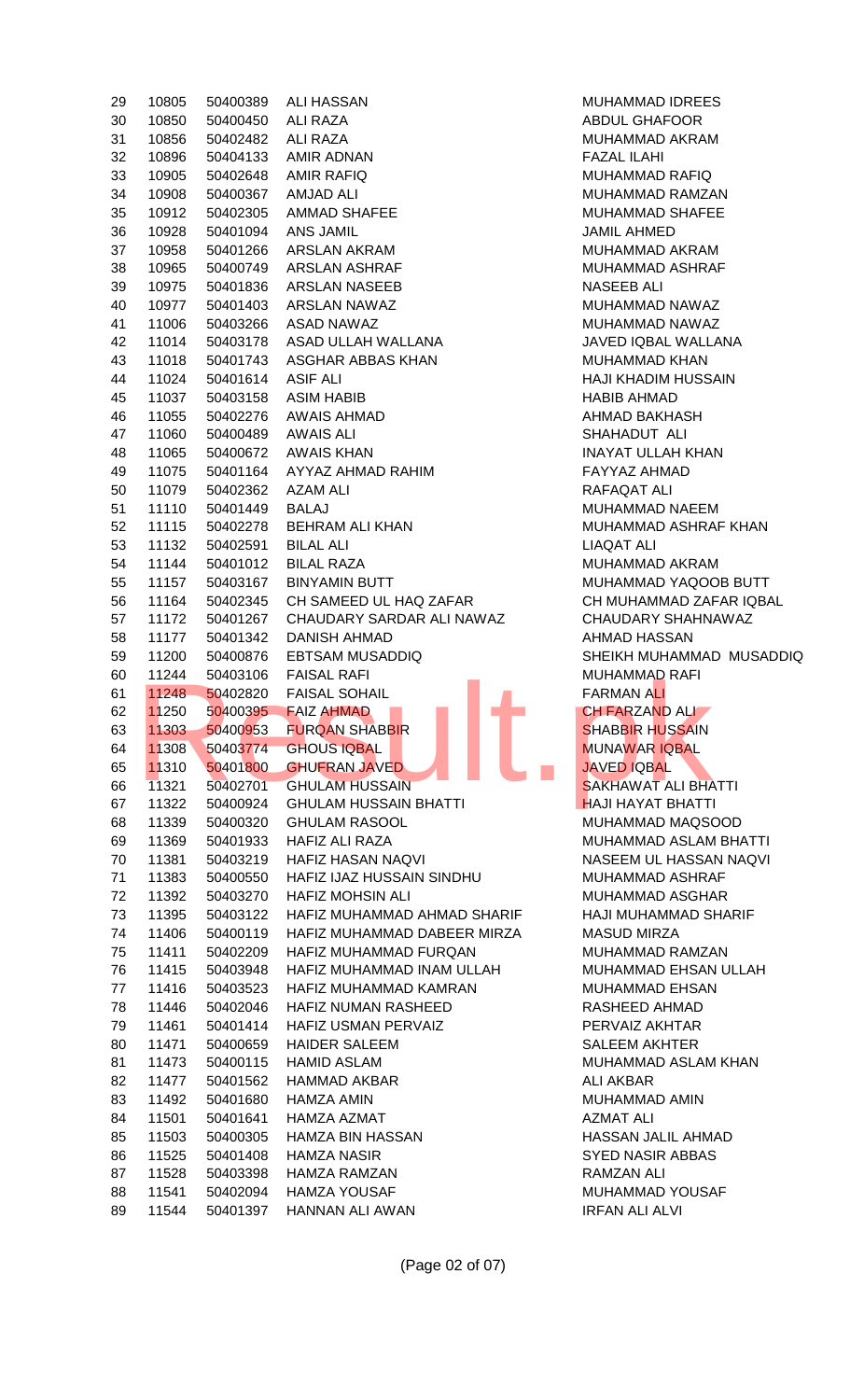| 90  | 11546 | 50402003 | <b>HANNAN ZAFAR</b>           | ZAFAR IQBAL               |
|-----|-------|----------|-------------------------------|---------------------------|
| 91  | 11558 | 50401381 | HAROON SHAFAQAT*NON-MUSLIM*   | SHAFAQAT MASIH            |
| 92  | 11562 | 50403327 | <b>HASAN SAJID</b>            | <b>SAJID ALI</b>          |
| 93  | 11587 | 50402442 | <b>HASSAN FAROOQ</b>          | <b>USMAN FAROOQ</b>       |
| 94  | 11605 | 50401862 | <b>HASSAN ZAIB</b>            | MUHAMMAD AYUB             |
| 95  | 11609 | 50404117 | <b>HAZIQ BIN ARSHAD</b>       | MUHAMMAD ARSHAD           |
| 96  | 11615 | 50401799 | <b>HUMZA EJAZ</b>             | <b>EJAZ AHMAD</b>         |
| 97  | 11616 | 50402893 | <b>HUMZA KHALID</b>           | <b>KHALID IQBAL</b>       |
| 98  | 11632 | 50403464 | <b>IBTISAM ELAHI</b>          | MUSHTAQ AHMAD MAI         |
| 99  | 11634 | 50403766 | <b>IFTIKHAR AHMAD</b>         | <b>BASHIR AHMED KHAN</b>  |
| 100 | 11650 | 50401221 | <b>IMRAN BILAL</b>            | MUHAMMAD BILAL            |
| 101 | 11652 | 50401484 | <b>IMRAN IQBAL</b>            | <b>SHAUKAT IQBAL</b>      |
| 102 | 11663 | 50402387 | <b>INAAM UL HAQ</b>           | <b>MUHAMMAD SALEH</b>     |
| 103 | 11687 | 50400260 | JAHANZAIB SARFRAZ             | MUHAMMAD HANIF BH         |
| 104 | 11695 | 50401146 | JAWAD BIN ASHIQ               | MUHAMMAD ASHIQ            |
| 105 | 11696 | 50400159 | <b>JAWAD FAROOQ</b>           | FAROOQ AHMAD              |
| 106 | 11697 | 50403109 | <b>JAWAD IQBAL</b>            | MUHAMMAD IQBAL            |
| 107 | 11717 | 50400254 | <b>KABEER AHMAD</b>           | <b>ABDUL MAJEED</b>       |
| 108 | 11731 | 50402508 | KANWAR MUHAMMAD AYYAN         | SHER MUHAMMAD             |
| 109 | 11798 | 50400452 | MAKHDUM ALLA-UD-DIN ALI AHMAD | CH MUHAMMAD AFZAI         |
| 110 | 11800 | 50403350 | <b>MALIK ALI OSJA</b>         | <b>MALIK TANVEER ABBA</b> |
| 111 | 11824 | 50404139 | <b>MANZAR BILAL</b>           | RASHEED AHMAD             |
| 112 | 11844 | 50404006 | MEHMOOD ISHAQ KHAN LODHI      | QAISER ISHAQ KHAN I       |
| 113 | 11854 | 50402219 | MIAN ABDULLAH                 | <b>GHULAM NABI</b>        |
| 114 | 11879 | 50400075 | MISBAH UR REHMAN SIDDIQUI     | MUHAMMAD RIAZ SIDI        |
| 115 | 11885 | 50401444 | <b>MOEEZ BUTT</b>             | ASHFAQ MUZAFFAR B         |
| 116 | 11891 | 50402625 | MOHAMMAD IMRAN AWAN           | MALIK PERVEZ RASUL        |
| 117 | 11897 | 50403830 | MOHHAMAD TAHSIN TAHIR GILLANI | <b>MOHHAMAD TAHIR HU</b>  |
| 118 | 11898 | 50402618 | MOHHAMAD ZEESHAN AKRAM        | <b>CHAUHDARY MUHAMM</b>   |
| 119 | 11911 | 50400775 | <b>MOHSIN ASHRAF</b>          | MUHAMMAD ASHRAF           |
| 120 | 11917 | 50400246 | <b>MOHSIN MUNIR</b>           | MUHAMMAD MUNIR            |
| 121 | 11929 | 50403499 | MOIZ UD DIN                   | ZAHOOR UD DIN             |
| 122 | 11942 | 50402058 | <b>MUBASHAR AFZAL</b>         | MUHAMMAD IQBAL            |
| 123 | 11943 | 50402510 | <b>MUBASHAR AHMAD BUTT</b>    | <b>BASHARAT AHMAD BU</b>  |
| 124 | 11967 | 50403515 | <b>MUHAMMAD AADIL</b>         | <b>JAMSHED IQBAL</b>      |
| 125 | 11972 | 50402598 | <b>MUHAMMAD ABBAS</b>         | <b>MUHAMMAD ALI</b>       |
| 126 | 11973 | 50404004 | <b>MUHAMMAD ABBAS RAZA</b>    | <b>ABDUL GHAFFAR KAN</b>  |
| 127 | 11981 | 50402663 | MUHAMMAD ABDULLAH AKBAR       | <b>MUHAMMAD AKBAR KI</b>  |
| 128 | 11982 | 50402492 | MUHAMMAD ABDULLAH JAVED       | <b>JAVED AKHTER</b>       |
| 129 | 12001 | 50401767 | MUHAMMAD ADEEL                | MUHAMMAD MUSHTA           |
| 130 | 12038 | 50400218 | MUHAMMAD AHMAD SATTAR         | ABDUS-SATTAR              |
| 131 | 12041 | 50400245 | MUHAMMAD AHMED REHMAN         | <b>ABDUL REHMAN</b>       |
| 132 | 12048 | 50400105 | MUHAMMAD AHSAN                | MUHAMMAD ASLAM            |
| 133 | 12052 | 50402351 | MUHAMMAD AHSAN AMJAD          | MUHAMMAD AMJAD            |
| 134 | 12061 | 50400042 | MUHAMMAD AHTSHAM UL HAQ       | <b>MUHAMMAD TARIQ</b>     |
| 135 | 12070 | 50402993 | MUHAMMAD ALI                  | <b>ABDUL MAJEED</b>       |
| 136 | 12090 | 50400045 | MUHAMMAD AMIR                 | <b>MUHAMMAD SALEH</b>     |
| 137 | 12099 | 50403252 | MUHAMMAD ANAS IRFAN           | MUHAMMAD IRFAN            |
| 138 | 12104 | 50403294 | MUHAMMAD ANUS KHAN BHATTI     | MUHAMMAD JUMMA K          |
| 139 | 12109 | 50401050 | MUHAMMAD AQEEL YAQOOB         | MUHAMMAD YAQOOB           |
| 140 | 12121 | 50403081 | MUHAMMAD ARSALAN TAJ          | TAJ MUHAMMAD              |
| 141 | 12162 | 50402150 | MUHAMMAD ASHFAQ JUTT          | SHOUKAT ALI               |
| 142 | 12186 | 50400195 | MUHAMMAD ATIF                 | <b>ZULFQAR ALI</b>        |
| 143 | 12204 | 50403822 | MUHAMMAD AWAIS                | MUHAMMAD ARIF             |
| 144 | 12210 | 50401999 | MUHAMMAD AWAIS                | MUHAMMAD ARIF             |
| 145 | 12235 | 50401511 | MUHAMMAD AZAM BAIG            | <b>ALLAH RAKHA</b>        |
| 146 | 12245 | 50400611 | MUHAMMAD AZEEM SHAHZAD        | <b>ALLAH DITTAH</b>       |
| 147 | 12273 | 50403255 | MUHAMMAD BILAL ASGHAR         | ASGHAR ALI SHAHID         |
| 148 | 12281 | 50402631 | MUHAMMAD BILAL KHALID         | MUHAMMAD KHALID C         |
| 149 | 12293 | 50403517 | MUHAMMAD DANIYAL AHMAD        | ABDUL GHAFOOR KHO         |
| 150 | 12295 | 50401635 | MUHAMMAD DAUD CHAUDHARY       | <b>UMAR HAYYAT</b>        |
| 151 | 12296 | 50403004 | MUHAMMAD DAWOOD SHABREZ       | SHABREZ HUSSAIN CH        |
| 152 | 12299 | 50403528 | MUHAMMAD EHTISHAM UL HASSAN   | <b>TANVEER HUSSAIN</b>    |
| 153 | 12301 | 50402372 | MUHAMMAD EJAZ UL HAQ          | MEHMOOD UL HAQ            |
| 154 | 12336 | 50401134 | MUHAMMAD FALK SHER NAZIR      | <b>CHAUDHARY NAZIR AH</b> |
| 155 | 12358 | 50400943 | MUHAMMAD HAMAS HAMEED         | ABDUL HAMEED              |

ZAFAR IQBAL SHAFAQAT MASIH SAJID ALI USMAN FAROOQ MUHAMMAD AYUB MUHAMMAD ARSHAD EJAZ AHMAD KHALID IQBAL MUSHTAQ AHMAD MALIK BASHIR AHMED KHAN ALWRI MUHAMMAD BILAL SHAUKAT IORAL MUHAMMAD SALEH MUHAMMAD HANIF BHATTI MUHAMMAD ASHIQ FAROOQ AHMAD MUHAMMAD IQBAL ABDUL MAJEED SHER MUHAMMAD CH MUHAMMAD AFZAL MALIK TANVEER ABBAS RASHEED AHMAD QAISER ISHAQ KHAN LODHI **GHULAM NABI** MUHAMMAD RIAZ SIDDIQUI ASHFAQ MUZAFFAR BUTT MALIK PERVEZ RASUL MOHHAMAD TAHIR HUSSAIN CHAUHDARY MUHAMMAD AKRAM MUHAMMAD ASHRAF MUHAMMAD MUNIR **ZAHOOR UD DIN** MUHAMMAD IQBAL BASHARAT AHMAD BUTT JAMSHED IQBAL MUHAMMAD ALI 126 11973 50404004 MUHAMMAD ABBAS RAZA ABDUL GHAFFAR KANWAL MUHAMMAD AKBAR KHAN JAVED AKHTER MUHAMMAD MUSHTAQ ABDUS-SATTAR ABDUL REHMAN MUHAMMAD ASLAM MUHAMMAD AMJAD MUHAMMAD TARIQ ABDUL MAJEED MUHAMMAD SALEH MUHAMMAD IRFAN 138 12104 50403294 MUHAMMAD ANUS KHAN BHATTI MUHAMMAD JUMMA KHAN BHATTI MUHAMMAD YAQOOB TAJ MUHAMMAD SHOUKAT ALI ZULFQAR ALI MUHAMMAD ARIF MUHAMMAD ARIF ALLAH RAKHA ALLAH DITTAH ASGHAR ALI SHAHID MUHAMMAD KHALID CH ABDUL GHAFOOR KHOKHAR UMAR HAYYAT SHABREZ HUSSAIN CHAUDHRY **TANVEER HUSSAIN** MEHMOOD UL HAQ CHAUDHARY NAZIR AHMAD NAZIR ABDUL HAMEED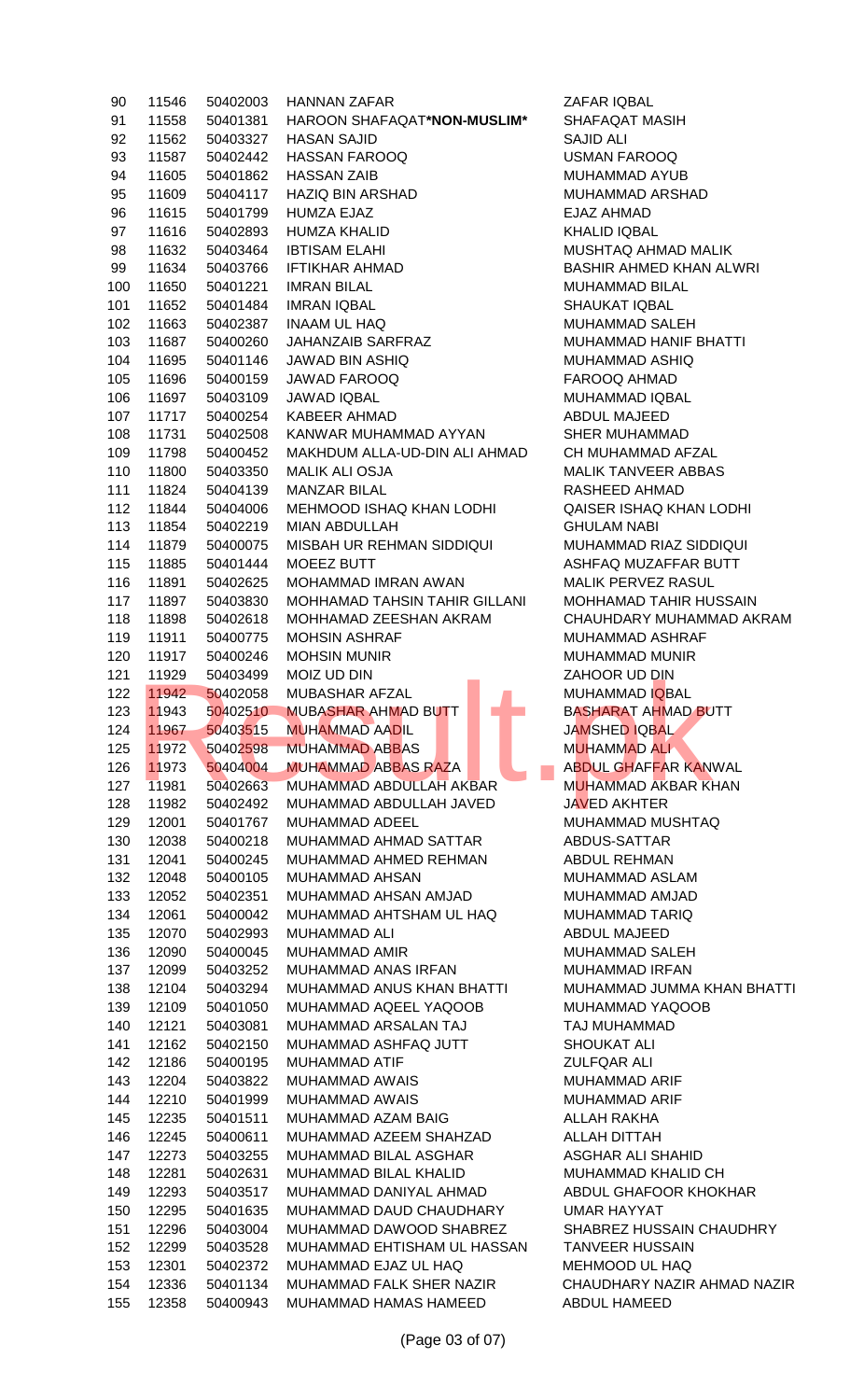| 156 | 12361 | 50402019 | MUHAMMAD HAMMAD ASHRAF        | MUHAMMAD ASHRAF           |
|-----|-------|----------|-------------------------------|---------------------------|
| 157 | 12382 | 50402793 | MUHAMMAD HAMZA IQBAL          | MUHAMMAD IQBAL IRS        |
| 158 | 12388 | 50401439 | MUHAMMAD HAMZA TANVEER        | <b>TANVEER HUSSAIN SU</b> |
| 159 | 12390 | 50401020 | MUHAMMAD HANZLAH SHAHID       | <b>SHAHID ISLAM</b>       |
| 160 | 12416 | 50402599 | MUHAMMAD HUSSNAIN WAJID       | <b>WAJID ALI</b>          |
| 161 | 12456 | 50403247 | MUHAMMAD IRFAN MAJEED         | ABDUL MAJEED              |
| 162 | 12459 | 50400826 | MUHAMMAD ISLAM                | MUHAMMAD AMIN             |
| 163 | 12460 | 50403392 | MUHAMMAD ISMAIL               | <b>SULTAN MUHAMMAD</b>    |
|     |       |          |                               |                           |
| 164 | 12482 | 50403450 | MUHAMMAD JUNAID ASHRAF        | MUHAMMAD ASHRAF           |
| 165 | 12520 | 50402165 | MUHAMMAD MEHRAN SHAHID        | MUHAMMAD SHAHID S/        |
| 166 | 12523 | 50404047 | MUHAMMAD MOAAZ                | ALTAF HUSSAIN RANA        |
| 167 | 12536 | 50402709 | MUHAMMAD MUBASHAR NAZEER      | <b>NAZEER AHMED</b>       |
| 168 | 12546 | 50401892 | MUHAMMAD MUGHEES AMJAD        | MUHAMMAD AMJAD            |
| 169 | 12582 | 50402100 | MUHAMMAD NAEEM AKRAM          | MUHAMMAD AKRAM            |
| 170 | 12596 | 50401503 | MUHAMMAD NAVEED               | MUHAMMAD ALTAF HU         |
| 171 | 12598 | 50401298 | MUHAMMAD NAVEED               | MALIK WAZEER ALI          |
| 172 | 12608 | 50400182 | MUHAMMAD NOMAN NAEEM          | RANA MUHAMMAD NAE         |
| 173 | 12615 | 50400989 | MUHAMMAD NOUMAN KHALID KHAN   | KHALID PERVAIZ KHAN       |
| 174 | 12625 | 50401463 | MUHAMMAD QADEER ASHRAF        | MUHAMMAD ASHRAF           |
| 175 | 12634 | 50400539 | MUHAMMAD QASIM                | ABDUL QAYYUM              |
| 176 | 12639 | 50403190 | MUHAMMAD RAHEEL AKRAM         | MUHAMMAD AKRAM            |
| 177 | 12642 | 50402650 | MUHAMMAD RAMEEZ ASHRAF        | MALIK MUHAMMAD JAV        |
| 178 | 12646 | 50402917 | MUHAMMAD RAZA MANZOOR         | MANZOOR-UL-HASSAN         |
|     |       |          |                               |                           |
| 179 | 12654 | 50400601 | MUHAMMAD RIZWAN               | JAN MUHAMMAD              |
| 180 | 12656 | 50404021 | MUHAMMAD RIZWAN               | <b>MUHAMMAD ALI</b>       |
| 181 | 12667 | 50401910 | MUHAMMAD SAEED AKRAM          | MUHAMMAD AKRAM            |
| 182 | 12685 | 50402210 | MUHAMMAD SALMAN               | MUHAMMAD LATIF            |
| 183 | 12690 | 50401814 | MUHAMMAD SALMAN               | MUHAMMAD SAJJAD AL        |
| 184 | 12703 | 50403737 | MUHAMMAD SARMAD KHALIL        | MUHAMMAD KHALIL           |
| 185 | 12708 | 50402658 | MUHAMMAD SHABAN AKRAM         | MUHAMMAD AKRAM            |
| 186 | 12712 | 50400192 | MUHAMMAD SHAH RUKH KHAN       | MUHAMMAD IKRAM            |
| 187 | 12755 | 50402946 | <b>MUHAMMAD SHOAIB</b>        | <b>MUHAMMAD SALIM</b>     |
| 188 | 12756 | 50400344 | <b>MUHAMMAD SHOAIB</b>        | RAHAT NASIM YOUSAF        |
| 189 | 12765 | 50402167 | <b>MUHAMMAD SHOAIB NOOR</b>   | <b>CH. NOOR MUHAMMAD</b>  |
| 190 | 12771 | 50400417 | <b>MUHAMMAD SOHAIB ASIM</b>   | MUHAMMAD YASEEN A         |
| 191 | 12775 | 50403276 | <b>MUHAMMAD SOHAIL</b>        | <b>MUHAMMAD WARIS</b>     |
| 192 | 12786 | 50402208 | <b>MUHAMMAD SUFYAN SANDHU</b> | <b>MUHAMMAD ILYAS SAN</b> |
| 193 | 12803 | 50403046 | MUHAMMAD TALHA ARIF           | <b>MUHAMMAD ARIF</b>      |
| 194 | 12810 | 50400663 | MUHAMMAD TALHA SAIFULLAH      | <b>REHMAT ALI SAIF</b>    |
| 195 | 12832 | 50400980 | MUHAMMAD UMAIR                | MUHAMMAD ZUBAIR           |
| 196 | 12848 | 50401203 | MUHAMMAD UMAR                 | MUHAMMAD ASGHAR           |
| 197 | 12877 | 50402627 | MUHAMMAD UMER IQBAL           | MUHAMMAD IQBAL            |
|     |       |          |                               |                           |
| 198 | 12880 | 50401845 | MUHAMMAD UMER RIAZ            | MUHAMMAD RIAZ             |
| 199 | 12882 | 50403870 | MUHAMMAD UMMAR ASHRAF         | HAFIZ MUHAMMAD ASH        |
| 200 | 12883 | 50401357 | <b>MUHAMMAD USAMA</b>         | <b>MUHAMMAD ASGHAR</b>    |
| 201 | 12885 | 50402542 | MUHAMMAD USAMA IMTIAZ         | <b>IMTIAZ AHMAD</b>       |
| 202 | 12889 | 50404059 | MUHAMMAD USAMA WAHEED         | MUHAMMAD WAHEED           |
| 203 | 12892 | 50401750 | MUHAMMAD USMAN                | MUHAMMAD RAMZAN           |
| 204 | 12904 | 50402795 | MUHAMMAD USMAN                | MUHAMMAD SIDDIQUE         |
| 205 | 12918 | 50400022 | MUHAMMAD USMAN GHANI          | MUHAMMAD ASLAM            |
| 206 | 12922 | 50400226 | MUHAMMAD USMAN ISHFAQ         | MUHAMMAD ISHFAQ           |
| 207 | 12929 | 50401329 | MUHAMMAD USMAN SADIQ          | MUHAMMAD SADIQ            |
| 208 | 12932 | 50402790 | MUHAMMAD USMAN TARIQ          | <b>TARIQ ALI</b>          |
| 209 | 12940 | 50402601 | MUHAMMAD WAJAHAT ALI          | MUHAMMAD ZAMAN            |
| 210 | 12957 | 50403334 | MUHAMMAD WAQAR YOUNAS         | MUHAMMAD YOUNAS           |
| 211 | 12984 | 50401007 | MUHAMMAD WASEEM ASHFAQ        | MUHMMAD ASHFAQ            |
| 212 | 12988 | 50402262 | MUHAMMAD WASIQ RAYYAN         | <b>REHMAT ALI SABIR</b>   |
| 213 | 12990 | 50401655 | MUHAMMAD YASEEN               | MUHAMMAD ASHRAF           |
| 214 | 12993 | 50402161 | <b>MUHAMMAD YASIR</b>         | HADAYAT ULLAH             |
| 215 | 12995 | 50400197 | MUHAMMAD YASIR KHAN           | <b>MUHAMMAD SARWAR</b>    |
| 216 |       | 50401831 | MUHAMMAD YOUSAF               | MUHAMMAD ASHRAF           |
|     | 13000 |          | MUHAMMAD ZAHEER KHAN          |                           |
| 217 | 13002 | 50401290 |                               | <b>MUHAMMAD MUNEER</b>    |
| 218 | 13005 | 50403009 | MUHAMMAD ZAHID JAVED          | <b>JAVED AKHTER</b>       |
| 219 | 13016 | 50403553 | MUHAMMAD ZAKRIA KHAN          | MUHAMMAD ZAHOOR           |
| 220 | 13029 | 50401758 | MUHAMMAD ZEESHAN ASGHAR       | <b>ASGHAR ALI</b>         |
| 221 | 13030 | 50403760 | MUHAMMAD ZEESHAN BUTT         | MUHAMMAD ARIF             |

MUHAMMAD ASHRAF MUHAMMAD IQBAL IRSHAD TANVEER HUSSAIN SUNDHU SHAHID ISLAM WAJID ALI ABDUL MAJEED MUHAMMAD AMIN SULTAN MUHAMMAD MUHAMMAD ASHRAF MUHAMMAD SHAHID SALEEM **ALTAF HUSSAIN RANA** NAZEER AHMED MUHAMMAD AMJAD MUHAMMAD AKRAM MUHAMMAD ALTAF HUSSAIN MALIK WAZEER ALI RANA MUHAMMAD NAEEM KHALID PERVAIZ KHAN MUHAMMAD ASHRAF ABDUL QAYYUM MUHAMMAD AKRAM MALIK MUHAMMAD JAVAID IQBAL MANZOOR-UL-HASSAN JAN MUHAMMAD MUHAMMAD ALI MUHAMMAD AKRAM MUHAMMAD LATIF MUHAMMAD SAJJAD ALI MUHAMMAD KHALIL MUHAMMAD AKRAM MUHAMMAD IKRAM MUHAMMAD SALIM RAHAT NASIM YOUSAF CH. NOOR MUHAMMAD MUHAMMAD YASEEN ASIM MUHAMMAD WARIS MUHAMMAD ILYAS SANDHU MUHAMMAD ARIF REHMAT ALI SAIF MUHAMMAD ZUBAIR MUHAMMAD ASGHAR MUHAMMAD IQBAL MUHAMMAD RIAZ HAFIZ MUHAMMAD ASHRAF MUHAMMAD ASGHAR IMTIAZ AHMAD MUHAMMAD WAHEED MUHAMMAD RAMZAN MUHAMMAD SIDDIQUE MUHAMMAD ASLAM MUHAMMAD ISHFAQ MUHAMMAD SADIQ **TARIQ ALI** MUHAMMAD ZAMAN MUHAMMAD YOUNAS MUHMMAD ASHFAQ REHMAT ALI SABIR MUHAMMAD ASHRAF HADAYAT ULLAH MUHAMMAD SARWAR KHAN MUHAMMAD ASHRAF MUHAMMAD MUNEER KHAN JAVED AKHTER MUHAMMAD ZAHOOR KHAN ASGHAR ALI MUHAMMAD ARIF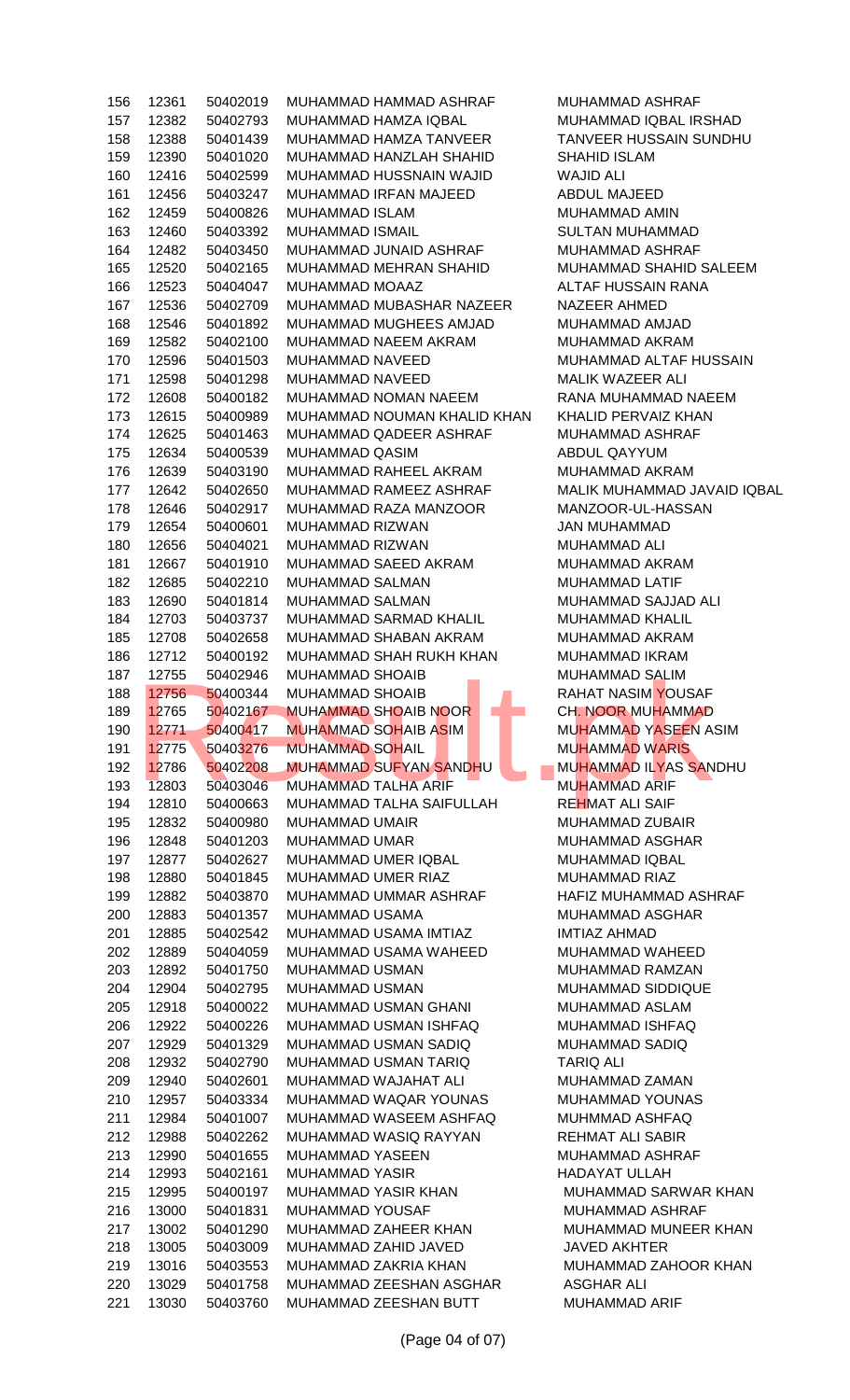| 222 | 13045 | 50403380 | MUHAMMAD ZUBAIR HAFEEZ        | MUHAMMAD HAFEEZ           |
|-----|-------|----------|-------------------------------|---------------------------|
| 223 | 13047 | 50400594 | MUHAMMAD ZUBAIR NAWAZ         | <b>HAQ NAWAZ</b>          |
| 224 | 13050 | 50400595 | MUHAMMAD ZUHAIB NAWAZ         | <b>HAQ NAWAZ</b>          |
| 225 | 13068 | 50403227 | <b>MUNEEB GOHAR</b>           | MUHAMMAD TAHIR AL         |
| 226 | 13094 | 50400565 | <b>MUZAMMIL YOUNAS</b>        | MUHAMMAD YOUNAS           |
| 227 | 13095 | 50402070 | <b>MUZZAMIL ARIF</b>          | <b>ARIF HUSSAIN</b>       |
| 228 | 13098 | 50403237 | <b>NABEEL AHMAD</b>           | MUHAMMAD DIN              |
| 229 | 13101 | 50403687 | <b>NABEEL HUSSAIN</b>         | <b>RIASAT ALI</b>         |
| 230 | 13111 | 50401368 | <b>NADIR HUSSAIN</b>          | MUHAMMAD RAFEEQ           |
| 231 | 13115 | 50400828 | <b>NAEEM BASHIR</b>           | <b>BASHIR AHMAD</b>       |
| 232 | 13132 | 50400421 | <b>NAUMAN NAZIR</b>           | <b>NAZIR AHMAD</b>        |
| 233 | 13150 | 50403909 | NOMAN HAFEEZ                  | MUHAMMAD HAFEEZ           |
| 234 | 13156 | 50401305 | <b>NOUMAN ALI</b>             | <b>METHOO KHAN</b>        |
| 235 | 13185 | 50401202 | <b>QAMAR ALI</b>              | AFZAAL HUSSAIN            |
| 236 | 13198 | 50401835 | QAZI AMMAD-UD-DIN             | <b>QAZI ABDUL MAJID</b>   |
| 237 | 13201 | 50400990 | RAFAQAT ALI                   | MUHAMMAD ASHRAF           |
| 238 | 13207 | 50400769 | RAHEEL MEHBOOB                | MUHAMMAD MEHBOO           |
| 239 | 13218 | 50403483 | RAMIZ KHAN                    | <b>TARIQ INAYAT</b>       |
| 240 | 13225 | 50402178 | RANA CHAND MUHAMMAD           | RANA ILYAS MUHAMM         |
| 241 | 13230 | 50400397 | RANA MUHAMMAD AHTSHAM         | MUHAMMAD SARWAR           |
| 242 | 13232 | 50401253 | RANA MUHAMMAD AZEEM ULLAH     | RANA MUHAMMAD HA          |
| 243 | 13235 | 50400527 | RANA MUHAMMAD EHSAN           | <b>RANA MUHAMMAD ISH</b>  |
| 244 | 13236 | 50401801 | RANA MUHAMMAD FAISAL IFTIKHAR | RANA IFTIKHAR ALI KH      |
| 245 | 13238 | 50400324 | RANA MUHAMMAD IBRAHIM ULLAH   | RANA MUHAMMAD HA          |
| 246 | 13245 | 50400460 | RANA MUHAMMAD USAMA SARWAR    | MUHAMMAD SARWAR           |
| 247 | 13248 | 50401541 | RANA MUNEEB ASHRAF            | RANA MUHAMMAD AS          |
| 248 | 13266 | 50402422 | <b>REHAN AKBAR</b>            | MUHAMMAD AKBAR            |
| 249 | 13267 | 50402388 | <b>REHAN RAZA</b>             | <b>SHAHID HUSSAIN</b>     |
| 250 | 13277 | 50401055 | <b>RIZWAN</b>                 | MUHAMMAD RAMZAN           |
| 251 | 13315 | 50402060 | <b>SADDAM HUSSAIN</b>         | <b>SUBA KHAN</b>          |
| 252 | 13320 | 50403978 | <b>SAFFI UR REHMAN</b>        | <b>SYED UR REHMAN</b>     |
| 253 | 13323 | 50404144 | SAHIL ANJUM JAVAID            | <b>JAVAID AKHTAR</b>      |
| 254 | 13344 | 50401811 | <b>SAJID HUSSAIN</b>          | <b>SHER MUHAMMAD</b>      |
| 255 | 13351 | 50400635 | SAJJAD HUSSAIN SINDHU         | MUHAMMAD ASHRAF           |
| 256 | 13354 | 50401654 | <b>SAKHI SARWAR</b>           | <b>MUHAMMAD SARWAR</b>    |
| 257 | 13355 | 50400987 | <b>SALAAR AHMED CHAUDHARY</b> | <b>MAQBOOL AHMED</b>      |
| 258 | 13380 | 50403944 | <b>SALMAN SHARIF</b>          | <b>MUHAMMAD SHARIF</b>    |
| 259 | 13382 | 50402612 | <b>SALMAN TARIQ</b>           | <b>TARIQ JAVED</b>        |
| 260 | 13395 | 50400613 | <b>SAQIB KHALIL</b>           | <b>KHALIL AHMAD</b>       |
| 261 | 13400 | 50400789 | <b>SAQLAIN AHMAD</b>          | <b>RAHMAT ALI</b>         |
| 262 | 13437 | 50403444 | SHAHBAZ AMIN                  | MUHAMMAD AMIN             |
| 263 | 13478 | 50403082 | SHAHWAIZ KHAN                 | MUHAMMAD PERVAIZ          |
| 264 | 13490 | 50400070 | <b>SHAHZAIB AUN</b>           |                           |
| 265 | 13508 |          |                               |                           |
|     |       |          |                               | MUHAMMAD AUN              |
|     |       | 50402197 | <b>SHAKEEL AHMAD</b>          | <b>MANZOOR AHMAD</b>      |
| 266 | 13512 | 50401117 | <b>SHAMAS UDEEN</b>           | <b>SHABBIR HUSSAIN</b>    |
| 267 | 13516 | 50400242 | SHAN REHMAT*NON-MUSLIM*       | <b>REHMAT MASIH</b>       |
| 268 | 13531 | 50401593 | SHEHRAZ BASHIR CHAUHDARY      | <b>BASHIR AHMAD</b>       |
| 269 | 13533 | 50401690 | SHEHROZ MEHBOOB AHMAD         | <b>MEHBOOB AHMAD</b>      |
| 270 | 13548 | 50400495 | SHERAZ SAEED                  | <b>AMJAD SAEED</b>        |
| 271 | 13549 | 50400827 | SHEROZ ALI                    | <b>KHADIM HUSSAIN</b>     |
| 272 | 13553 | 50401438 | <b>SHOAIB IQBAL</b>           | MUHAMMAD IQBAL            |
| 273 | 13563 | 50400274 | <b>SOHAIL AHMAD</b>           | <b>SHER MUHAMMAD</b>      |
| 274 | 13615 | 50400723 | SYED ARSLAN AHMAD             | SYED JABBAR AHMAD         |
| 275 | 13646 | 50401101 | SYED IRFAN SHAKOOR JAFFERI    | <b>SYED SHAKOOR HUSS</b>  |
| 276 | 13649 | 50400926 | SYED KAMRAN HAIDER NAWAZ      | MUHAMMAD NAWAZ S          |
| 277 | 13650 | 50402621 | SYED MARGHOOB MUSTAFA         | MUHAMMAD NAEEM U          |
| 278 | 13664 | 50400449 | SYED MUHAMMAD QASIM BUKHARI   | <b>SYED SHAHID MAHMO</b>  |
| 279 | 13691 | 50401691 | SYED ZAEEM SHAFQAT            | SYED SHAFQAT ALI SH       |
| 280 | 13704 | 50400970 | <b>TAIMOOR NASIR</b>          | <b>NASIR MAHMOOD</b>      |
| 281 | 13707 | 50400188 | <b>TAJAMMUL HUSSAIN</b>       | AZIZ UR REHMAN            |
| 282 | 13748 | 50403305 | <b>TAYYAB HUSSAIN</b>         | <b>FALAK SHER</b>         |
| 283 | 13755 | 50400266 | <b>TOUSEEF IQBAL</b>          | MUHAMMAD IQBAL MU         |
| 284 | 13764 | 50403976 | <b>UMAIR ARSHAD</b>           | MUHAMMAD ARSHAD           |
| 285 | 13765 | 50400186 | <b>UMAIR AWAIS</b>            | MUHAMMAD AWAIS BU         |
| 286 | 13770 | 50401081 | UMAIR KARAMAT BHATTI          | <b>KARAMAT ALI BHATTI</b> |
| 287 | 13781 | 50400903 | UMAIR ZAFAR                   | MIAN ZAFAR IQBAL          |

MUHAMMAD HAFEEZ HAQ NAWAZ HAQ NAWAZ MUHAMMAD TAHIR ALI KHAN MUHAMMAD YOUNAS ARIF HUSSAIN MUHAMMAD DIN RIASAT ALI MUHAMMAD RAFEEQ BASHIR AHMAD NAZIR AHMAD MUHAMMAD HAFEEZ **METHOO KHAN** AFZAAL HUSSAIN QAZI ABDUL MAJID MUHAMMAD ASHRAF MUHAMMAD MEHBOOB **TARIQ INAYAT** RANA ILYAS MUHAMMAD MUHAMMAD SARWAR RANA MUHAMMAD HAFEZ ULLAH RANA MUHAMMAD ISHAQ RANA IFTIKHAR ALI KHAN RANA MUHAMMAD HAFEEZ ULLAH MUHAMMAD SARWAR RANA MUHAMMAD ASHRAF MUHAMMAD AKBAR SHAHID HUSSAIN MUHAMMAD RAMZAN **SUBA KHAN SYED UR REHMAN** JAVAID AKHTAR **SHER MUHAMMAD** MUHAMMAD ASHRAF MUHAMMAD SARWAR MAQBOOL AHMED MUHAMMAD SHARIF 1358 TARIQ JAVED KHALIL AHMAD **RAHMAT ALI** MUHAMMAD AMIN MUHAMMAD PERVAIZ MUHAMMAD AUN MANZOOR AHMAD SHABBIR HUSSAIN 267 13516 50400242 SHAN REHMAT**\*NON-MUSLIM\*** REHMAT MASIH BASHIR AHMAD MEHBOOB AHMAD AMJAD SAEED KHADIM HUSSAIN MUHAMMAD IQBAL SHER MUHAMMAD SYED JABBAR AHMAD SYED SHAKOOR HUSSAIN MUHAMMAD NAWAZ SHAH MUHAMMAD NAEEM UL HAQ SYED SYED SHAHID MAHMOOD BUKHARI SYED SHAFQAT ALI SHAH NASIR MAHMOOD AZIZ UR REHMAN **FALAK SHER** MUHAMMAD IQBAL MUGHAL MUHAMMAD ARSHAD MUHAMMAD AWAIS BUTT KARAMAT ALI BHATTI MIAN ZAFAR IQBAL MUHAMMAD NAZIR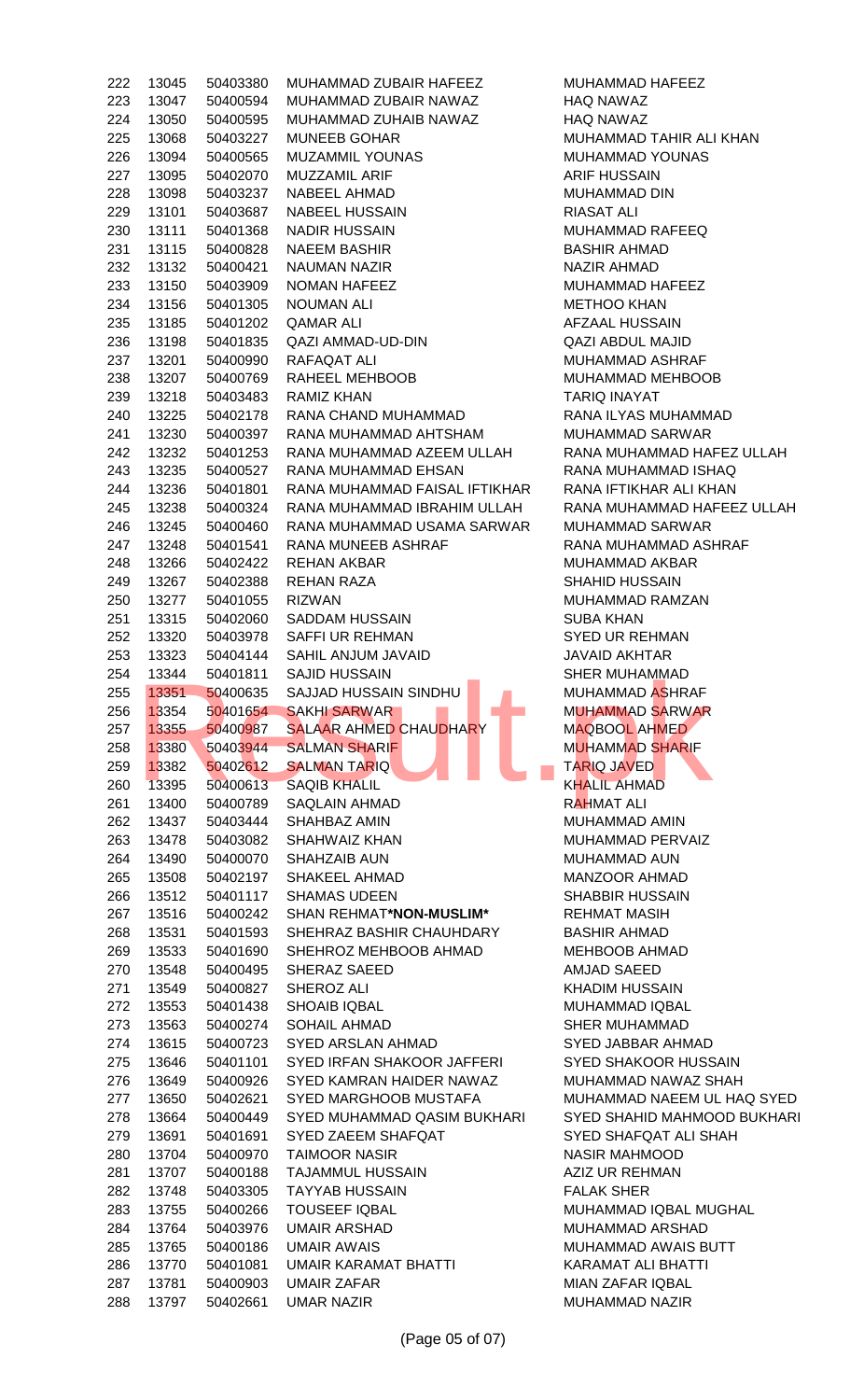| 289 | 13800     | 50400441 | UMER AKASH                     |
|-----|-----------|----------|--------------------------------|
| 290 | 13821     | 50401809 | <b>UMER YOUSAF</b>             |
| 291 | 13827     | 50403135 | <b>USAMA ANWER</b>             |
| 292 | 13833     | 50403843 | USAMA ISHAQ                    |
| 293 | 13842     | 50400559 | USAMA ZIA                      |
| 294 | 13847     | 50403672 | <b>USMAN ALI</b>               |
| 295 | 13854     | 50402031 | <b>USMAN BUTT</b>              |
| 296 | 13875     | 50402097 | <b>UZAIR ABBAS</b>             |
| 297 | 13885     |          | 50400243 WAJAHAT CHOUDHRY      |
| 298 | 13886     |          | 50403728 WAJAHAT RAFIQ BAIG    |
| 299 | 13893     |          | 50402883 WALEED AHMAD          |
| 300 | 13897     |          | 50400205 WAQAR AHMAD           |
| 301 | 13898     |          | 50402638 WAQAR AHMED           |
| 302 | 13974     |          | 50403397 ZAHID SALEEM          |
| 303 | 13978     | 50400618 | <b>ZAIN ALI</b>                |
| 304 | 14000     | 50402925 | <b>ZEESHAN</b>                 |
| 305 | 14014     |          | 50402890 ZEESHAN HANIF         |
| 306 | 14019     |          | 50402970 ZEESHAN MANZOOR       |
| 307 | 14022     | 50400743 | <b>ZEESHAN NAZEER</b>          |
| 308 | 14024     | 50400830 | <b>ZEESHAN REHMAN</b>          |
| 309 | 14027     | 50403746 | <b>ZEESHAN SARWAR</b>          |
| 310 | 14106     | 50402273 | <b>HARIS JAMSHAID</b>          |
| 311 | 14206     | 50402300 | <b>MUHAMMAD MATLOOB RABBAI</b> |
| 312 | 14411     | 50401326 | ALI RAZA KHAN                  |
|     | 313 14415 | 50400678 | NAVEED ANJUM                   |
|     | 314 14418 | 50403008 | WISAM ALI KHAN                 |
| 315 | 14501     | 50400706 | KHURRAM MUKHTAR                |
|     |           |          |                                |

MUHAMMAD ANWER SHAHID MUHAMMAD YOUSAF KHAN MUHAMMAD ANWER MUHAMMAD ISHAQ ZIA ULLAH MUHAMMAD IRSHAD MUHAMMAD ALI BUTT GHULAM ABBAS MUHAMMAD NAWAZ MUHAMMAD RAFIQ MUHAMMAD SHAFIQ FAIZ ULLAH MUHAMMAD ILYAS SAIFULLAH SALEEM ARSHAD ALI KAUSAR KHALID MAHMOOD MUHAMMAD HANIF MANZOOR AHMED NAZEER AHMED ABDUL REHMAN MUHAMMAD SARWAR JAMSHAID MALIK NI MAHBOOB RABBANI MUHAMMAD AMIN KHAN ANEES ANJUM TAHIR KHAN MUHAMMAD MUKHTAR

## **WOMEN QUOTA**

| <u>SR.</u><br>NO. | <b>ROLL</b><br><u>NO.</u> | <b>DIARY</b><br>NO. | <b>NAME OF THE CANDIDATE</b> | <b>FATHER'S NAME</b>          |
|-------------------|---------------------------|---------------------|------------------------------|-------------------------------|
| 316               | 10005                     | 50401000            | <b>ABIDA HUSSAIN</b>         | <b>GHULAM HUSSAIN</b>         |
| 317               | 10008                     | 50400443            | <b>ABSAR BILAL</b>           | <b>AMJAD ALL</b>              |
| 318               | 10022                     | 50403950            | <b>AMBER ASLAM</b>           | <b>MUHAMMAD ASLAM</b>         |
| 319               | 10026                     | 50403472            | <b>AMINA SHAHZADI</b>        | <b>MUHAMMAD BOOTA</b>         |
| 320               | 10041                     | 50400156            | <b>ANAM HASSAN</b>           | <b>TASLEEM HASSAN CHUGTAI</b> |
| 321               | 10057                     | 50401864            | <b>AQSA IQBAL</b>            | <b>MUHAMMAD IQBAL</b>         |
| 322               | 10067                     | 50403965            | <b>AROOJ FATIMA</b>          | MUHAMMAD TARIQ JAMEEL         |
| 323               | 10069                     | 50402428            | <b>AROOMA NAZIR</b>          | NAZIR AHMED                   |
| 324               | 10078                     | 50403346            | <b>ATTIYA AZAM</b>           | <b>AZAM HUSSAIN</b>           |
| 325               | 10084                     | 50401530            | <b>AYESHA BIBI</b>           | <b>MALIK ALLAH DITTA</b>      |
| 326               | 10087                     | 50402693            | AYESHA JAVAID                | SHAHID JAVAID                 |
| 327               | 10091                     | 50401813            | AYESHA RASHEED               | <b>ABDUL RASHEED</b>          |
| 328               | 10107                     | 50403069            | <b>FARAH MUSHTAQ</b>         | MUSHTAQ AHMED                 |
| 329               | 10109                     | 50402335            | <b>FAREENA KHAN</b>          | <b>FIAZ KHAN</b>              |
| 330               | 10116                     | 50403295            | <b>FARYAL MALIK</b>          | MALIK IJAZ UL HAQ             |
| 331               | 10120                     | 50400604            | <b>FATIMA AMIN</b>           | RAJA MOHAMMAD AMIN            |
| 332               | 10123                     | 50402589            | <b>FATIMA ZAMIR</b>          | ZAMIR AHMAD                   |
| 333               | 10134                     | 50402264            | <b>GULFAM SHAHZADI</b>       | MUHAMMAD ASLAM                |
| 334               | 10158                     | 50403902            | <b>HUMNA ASAD</b>            | CH. ASAD BASHIR               |
| 335               | 10182                     | 50401662            | <b>IQRA SHAHZADI</b>         | MUHAMMAD RAMZAN               |
| 336               | 10196                     | 50402133            | <b>KAINAT AKRAM</b>          | MUHAMMAD AKRAM                |
| 337               | 10209                     | 50401309            | KHUSHBU AKRAM                | MUHAMMAD AKRAM                |
| 338               | 10232                     | 50401515            | <b>MAHRUKH RIAZ</b>          | RIAZ AHMED                    |
| 339               | 10259                     | 50403461            | <b>MARYAM SHUAIB</b>         | HAFIZ MUHAMMAD SHUAIB         |
| 340               | 10272                     | 50403736            | <b>MEHVISH ARIF</b>          | MUHAMMAD ARIF                 |
| 341               | 10280                     | 50400945            | <b>MESHAL MURTAZA</b>        | <b>GHULAM MURTAZA</b>         |
| 342               | 10283                     | 50401921            | <b>MISBAH</b>                | <b>GHULAM HUSSAIN</b>         |
| 343               | 10296                     | 50400556            | <b>MUSFERAH TAHIRA</b>       | MUHAMMAD KIFAYAT ULLAH        |
| 344               | 10306                     | 50402285            | <b>NAILA ALYAS</b>           | MUHAMMAD ILYAS                |
| 345               | 10316                     | 50402207            | <b>NAYAB</b>                 | RANA ZULQARNAIN               |
| 346               | 10317                     | 50402476            | <b>NAYAB IZHAR</b>           | MUHAMMAD IZHAR                |
| 347               | 10327                     | 50403209            | <b>NIMRA RASHEED</b>         | MUHAMMAD RASHEED              |
| 348               | 10340                     | 50401029            | <b>RABIA KOMAL</b>           | MUHAMMAD ASGHAR               |
| 349               | 10344                     | 50402318            | <b>RAFIA TUFAIL</b>          | <b>MUHAMMAD TUFAIL</b>        |